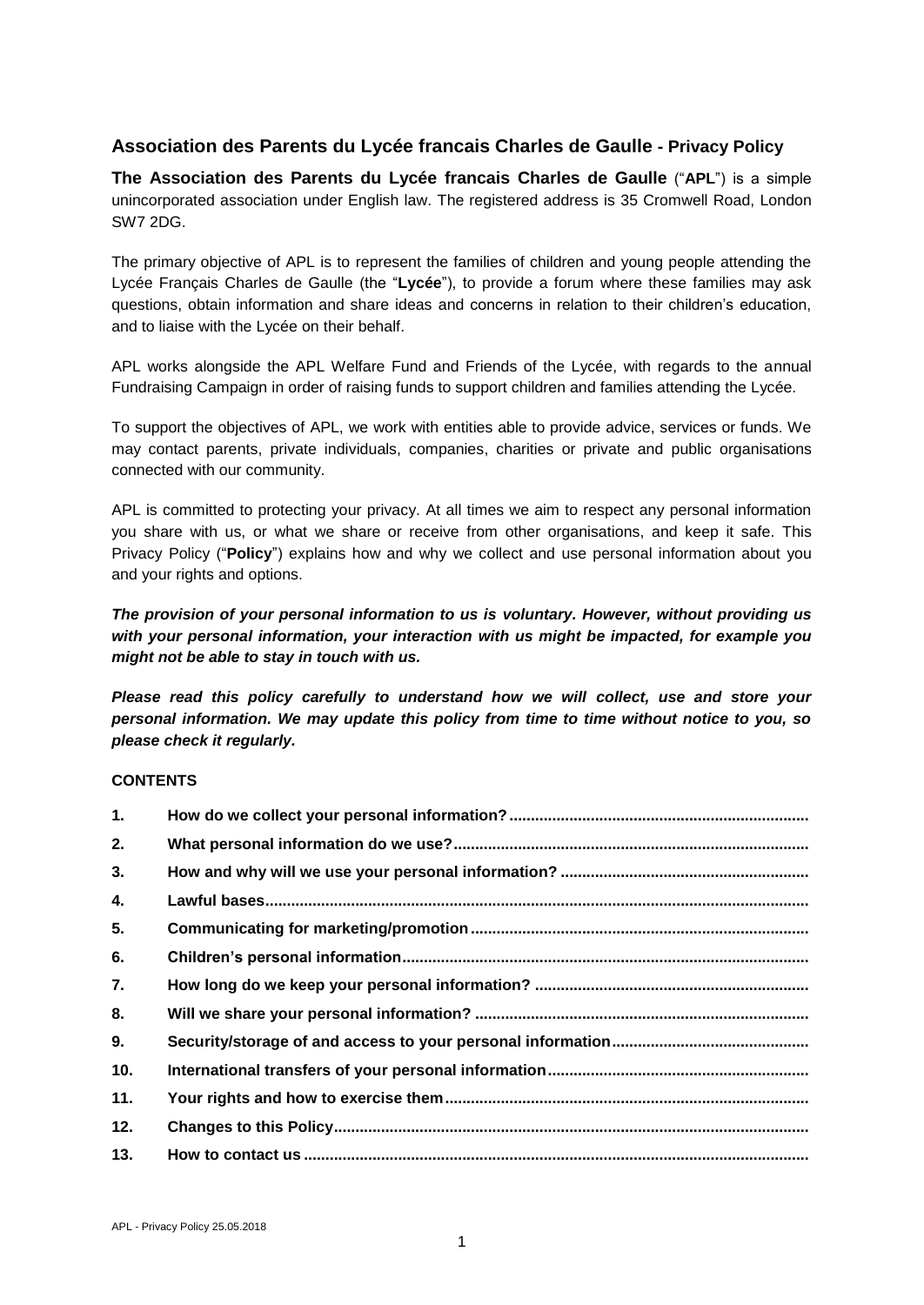#### <span id="page-1-0"></span>1. **How do we collect your personal information?**

- 1.1 We collect your personal information:
	- (a) When you give it to us **directly**

For example, personal information that you give to us through paper forms or personal information that you give to us when you communicate with us by email, phone or letter.

(b) When we obtain it **indirectly**

For example, when working together with other organisations or charities, we may receive your personal information from them. Where this happens, you will be notified, and we will tell you how and why we intend to use that personal information, unless we have previously notified you.

(c) When it is available publicly

Your personal information may be available to us from external publicly available sources. For example, depending on your privacy settings for social media services, we may access information from those accounts or services.

#### <span id="page-1-1"></span>2. **What personal information do we use?**

- 2.1 We may collect, store and otherwise use the following kinds of personal information:
	- (a) your full name and contact details, including postal address, telephone number, email address;
	- (b) your financial information, such as bank details and/or credit/debit card details, account holder name, sort code and account number;
	- (c) information about your computer/mobile device and your visits to and use of this website including, for example, your IP address and information about which pages you access;
	- (d) donation and gift aid details;
	- (e) information you provide us with through face-to-face conversations or by telephone;
	- (f) information about our services which you use/which we consider may be of interest to you; and/or
	- (g) any other personal information which you choose to share with us or we obtain as per Section [1.](#page-1-0)

#### 2.2 **Do we process special categories of personal information?**

2.2.1 The EU General Data Protection Regulation ("**GDPR**") recognises certain categories of personal information as sensitive and therefore requiring more protection, for example information about your health, ethnicity and political opinions.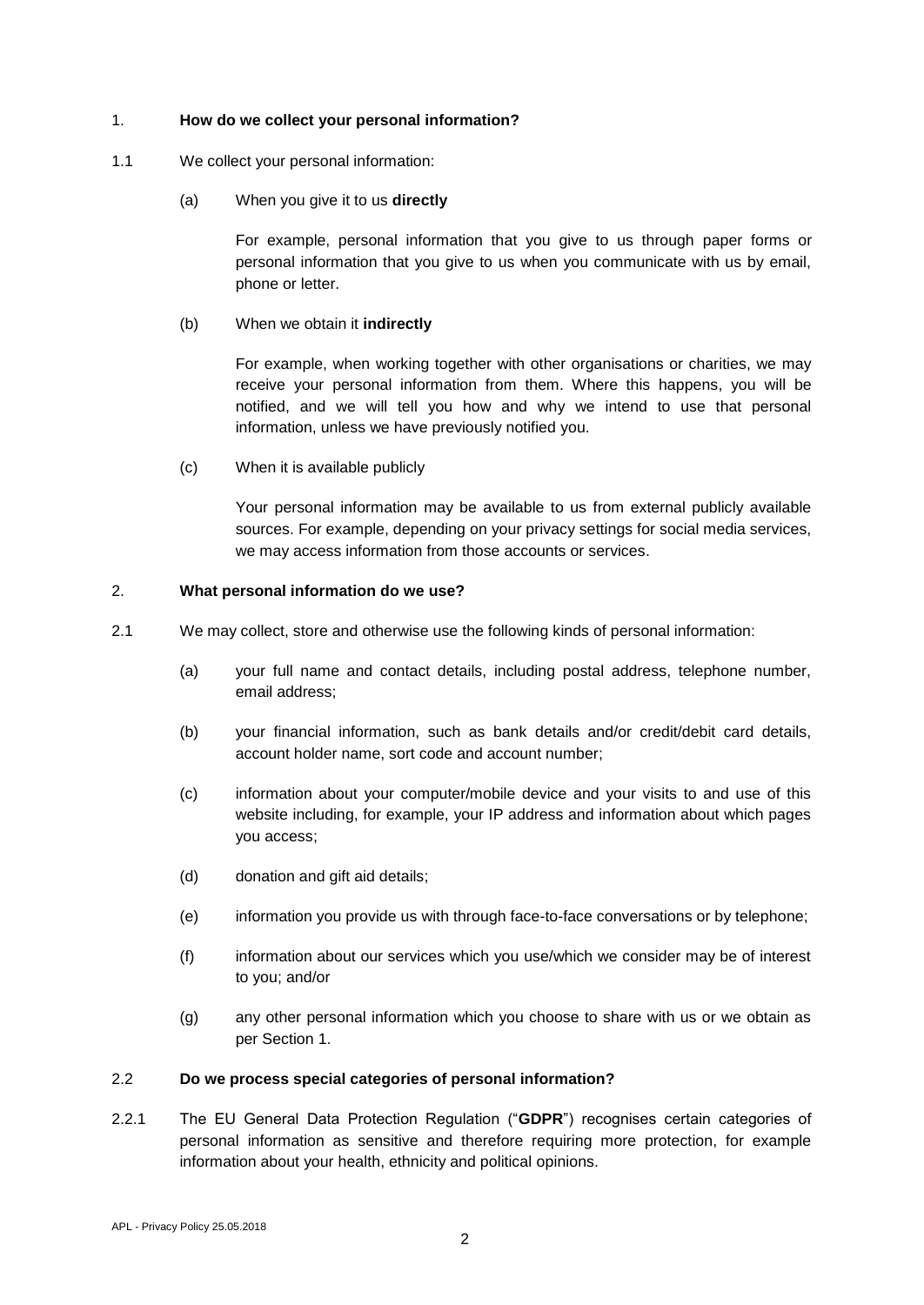2.2.2 In certain situations, APL may collect and/or use these special categories of personal information (for example, in case we need to know about any medical or access requirements so that you can attend one of our events). We will only use these special categories of personal information if there is a valid reason for doing so and where the GDPR allows us to do so.

#### <span id="page-2-0"></span>3. **How and why will we use your personal information?**

- 3.1 Your personal information will be used for the purposes specified in this Policy. In particular, we may use your personal information:
	- (a) to provide you with services, products or information you have requested;
	- (b) to register and administer your participation in events;
	- (c) to provide further information about our work, services, activities or products;
	- (d) to process payments you make to us;
	- (e) to answer your questions/communicate with you in general;
	- (f) to analyse and improve our work, services, activities, products or information, or for our internal records;
	- (g) to further our charitable aims in general;
	- (h) to audit and/or administer our accounts;
	- (i) to satisfy legal obligations which are binding on us, for example in relation to regulatory, government and/or law enforcement bodies with whom we may work;
	- (j) for the prevention of fraud or misuse of services; and/or
	- $(k)$  for the establishment, defence and/or enforcement of legal claims.

### <span id="page-2-1"></span>4. **Lawful bases**

- 4.1 The GDPR requires us to rely on one or more lawful bases to use your personal information. We consider the bases listed below to be relevant:
	- (a) Where you have provided your **consent** for us to use your personal information in a certain way (for example, we will ask for your consent to send you marketing material by email)
	- (b) Where necessary so that we can **comply with a legal obligation** to which we are subject (for example, where we are obliged to share your personal information with regulatory bodies which govern our work and services).
	- (c) Where **necessary for the performance of a contract** to which you are a party or to take steps at your request prior to entering a contract (for example, purchasing an auction item).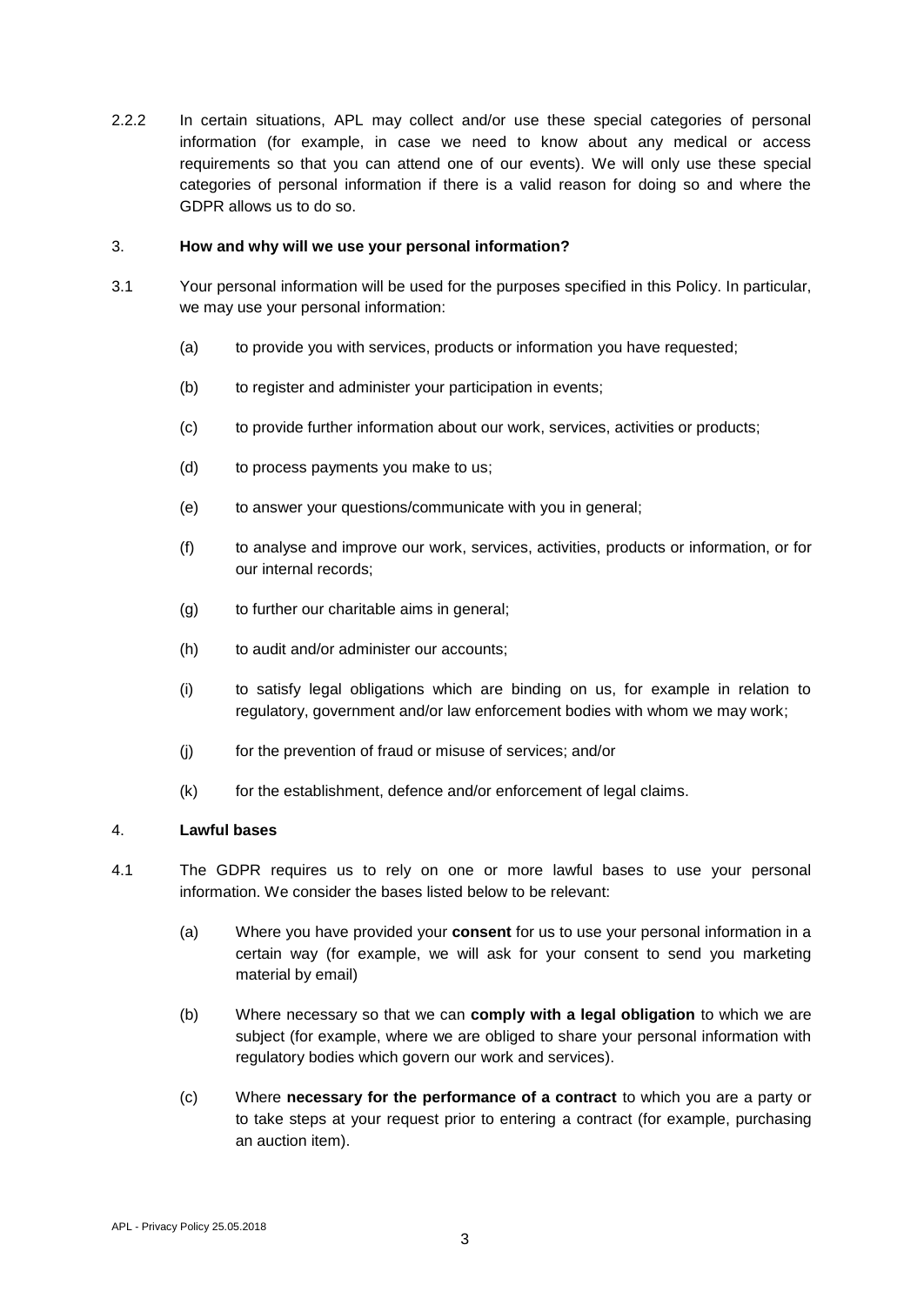- (d) Where it is in your/someone else's **vital interests** (for example, in case of a medical emergency suffered an attendee at one of our events).
- (e) Where there is a **legitimate interest** in us doing so.

The GDPR allows us to collect and process your personal information if it is reasonably necessary to achieve our or others' legitimate interests (as long as that processing is fair, balanced and does not unduly impact your rights).

When we process your personal information to achieve such legitimate interests, we consider and balance any potential impact on you, and your rights under data protection laws. We will not use your personal information for activities where our interests are overridden by the impact on you, for example where use would be excessively intrusive unless, for instance, we are otherwise required or permitted to by law.

### <span id="page-3-0"></span>5. **Communicating for marketing/promotion**

- 5.1 We may use your contact details to provide you with information about our work, events, services and/or products which we consider may be of interest to you.
- 5.2 Where we do this via email, SMS or telephone (where you are registered with the Telephone Preference Service), we will not do so without your prior consent (unless allowed to do so via applicable law).
- 5.3 When you have provided us with your consent previously but do not wish to be contacted by us about our work, events, services and/or products anymore, please let us know by email at info@apl-cdg.org.uk. You can also opt out of receiving emails from APL at any time by clicking the "unsubscribe" link at the bottom of our emails.

### <span id="page-3-1"></span>6. **Children's personal information**

6.1 When we process children's personal information, where required we will not do so without their consent or, where required, the consent of a parent/guardian. We will always have in place appropriate safeguards to ensure that children's personal information is handled with due care.

### <span id="page-3-2"></span>7. **How long do we keep your personal information?**

In general, unless still required in connection with the purpose(s) for which it was collected and/or is used, we remove your personal information from our records six years after the date on which it was collected. However, if before that date:

- (i) your personal information is no longer required in connection with such purpose(s);
- (ii) we are no longer lawfully entitled to process it; or
- (iii) you validly exercise your right of erasure (please see Section [11.1\(b\)](#page-5-2) below) we will remove it from our records at the relevant time.

In order to check whether your personal information is still required in relation to the purpose(s) for which it was collected and/or used, we will review our database every year.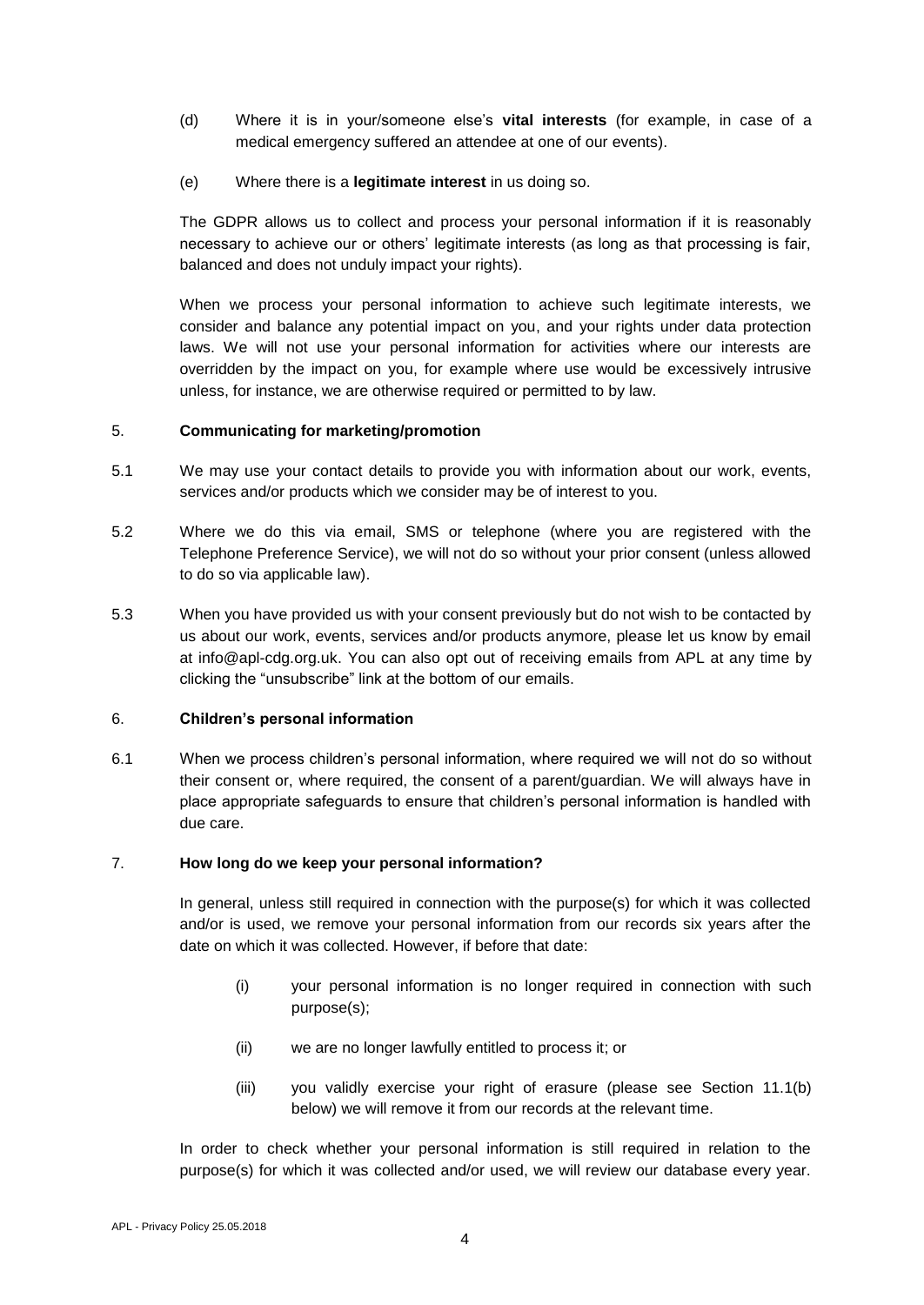Where no longer required in connection with such purpose(s), your personal information will be securely deleted.

### <span id="page-4-0"></span>8. **Will we share your personal information?**

- 8.1 We do not sell or rent your personal information to third parties for marketing purposes.
- 8.2 However, we may disclose your personal information to selected third parties in order to achieve the purposes set out in this Policy. Those parties may include (but are not limited to):
	- (a) the APL Welfare Fund and Friends of the Lycée for joint fundraising purposes
	- (b) our suppliers, service providers, agents, subcontractors and/or other similar organisations for the performance of contracts we enter into with them (for example IT service providers, such as software developers or network security providers). Please be assured that we only disclose the personal information necessary to deliver the service in question and we have a contract in place that requires them to handle your personal information in line with applicable data protection laws;
	- (c) financial companies that process payments or donations on our behalf;
	- (d) professional service providers such as accountants and lawyers;
	- (e) parties assisting us with research to monitor the impact/effectiveness of our work;
	- (f) regulatory authorities, such as tax authorities; and/or
	- (g) analytics and search engine providers.
- 8.3 In particular, we reserve the right to disclose your personal information to third parties:
	- (a) in the event that we sell or buy any business or assets, in which case we will disclose your personal information to the (prospective) seller or buyer of such business or assets;
	- (b) if substantially all of our assets are acquired by a third party, personal information held by us may be one of the transferred assets;
	- (c) if we are under any legal or regulatory duty to do so; and/or
	- (d) to protect the rights, property or safety of APL, its personnel, users, visitors and others.

### <span id="page-4-1"></span>9. **Security/storage of and access to your personal information**

- 9.1 APL is committed to keeping your personal information safe and secure and we have appropriate and proportionate security policies and organisational and technical measures in place to help protect your information.
- 9.2 Your personal information is only accessible by appropriately trained staff, volunteers and contractors, and stored on secure servers with features enacted to prevent unauthorised access.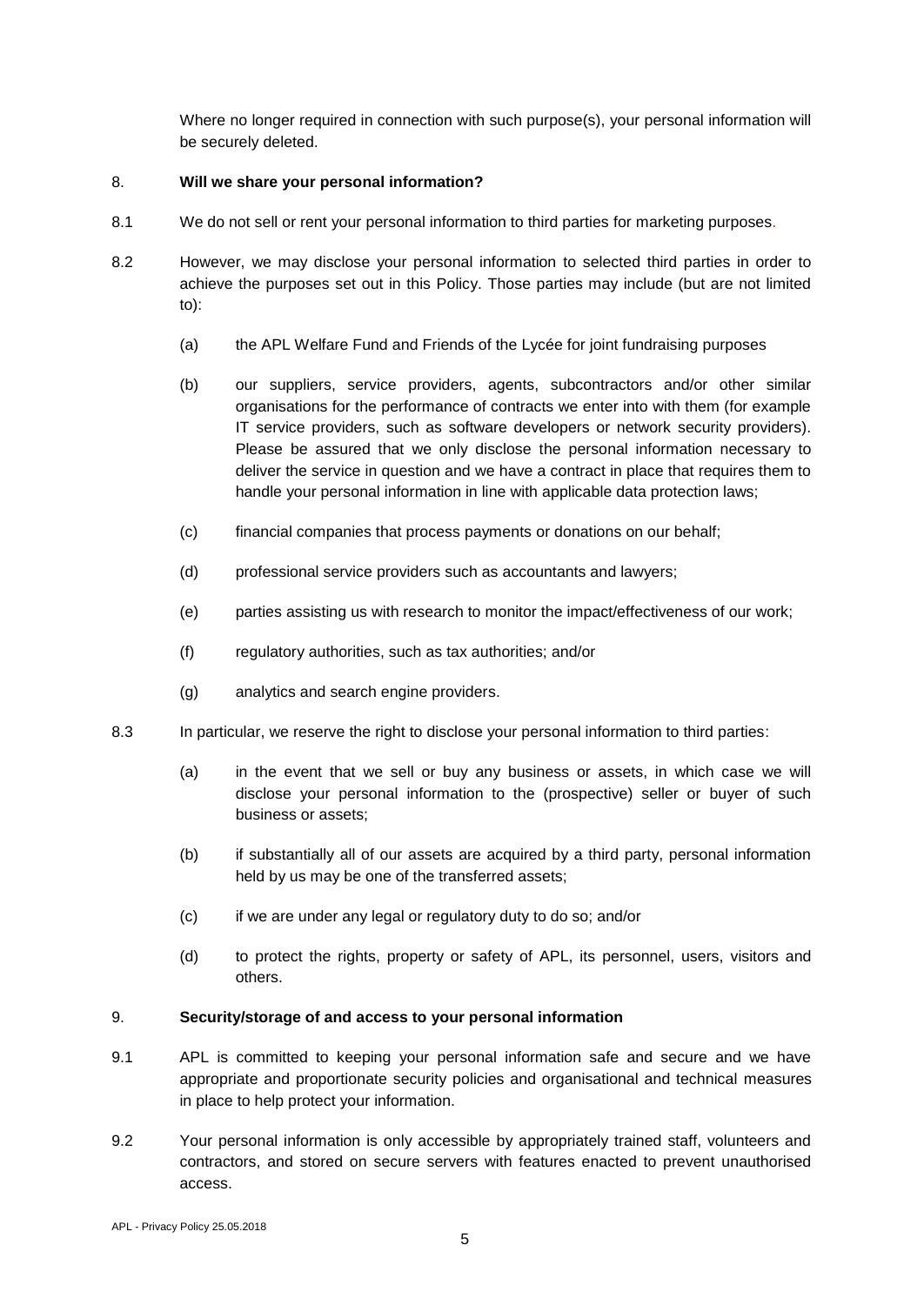#### <span id="page-5-0"></span>10. **International transfers of your personal information**

- 10.1 Given that we are a UK-based organisation, we will normally only transfer your personal information within the UK or European Economic Area ("**EEA**"), where all countries have the same level of data protection law under the GDPR.
- 10.2 Please note that some countries outside the UK or EEA have a lower standard of protection for personal information, including lower security requirements and fewer rights for individuals. Where your personal information is transferred, stored and/or otherwise processed outside the UK or EEA in a country that does not offer an equivalent standard of protection to the UK or EEA, we will take all reasonable steps necessary to ensure that the recipient implements appropriate safeguards (such as by entering into standard contractual clauses approved by the European Commission) designed to protect your personal information and to ensure that your personal information is treated securely and in accordance with this Policy. If you have any questions about the transfer of your personal information, please contact us using the details in Section 13 below.
- 10.3 Unfortunately, no transmission of your personal information over the internet can be guaranteed to be 100% secure – however, once we have received your personal information, we will use strict procedures and security features to try and prevent unauthorised access.

#### <span id="page-5-1"></span>11. **Your rights and how to exercise them**

- <span id="page-5-2"></span>11.1 Where we rely on your consent to use your personal information, you have the right to withdraw that consent at any time. This includes the right to ask us to stop using your personal information for marketing or fundraising purposes, or to unsubscribe from our email list at any time. You also have the following rights:
	- (a) **Right of access** you can write to us to ask for confirmation of what personal information we hold on you and to request a copy of that personal information. Provided we are satisfied that you are entitled to see the personal information requested and we have successfully confirmed your identity, we will provide you with your personal information subject to any exemptions that apply.
	- (b) **Right of erasure** at your request we will delete your personal information from our records as far as we are required to do so. In many cases we shall suppress your personal information in order to stop further communications with you, rather than delete all of your personal information.
	- (c) **Right of rectification** if you believe our records of your personal information are inaccurate, you have the right to ask for those records to be updated. You can also ask us to check the personal information we hold about you if you are unsure whether it is accurate/up to date.
	- (d) **Right to restrict processing** you have the right to ask for processing of your personal information to be restricted if there is disagreement about its accuracy or legitimate use.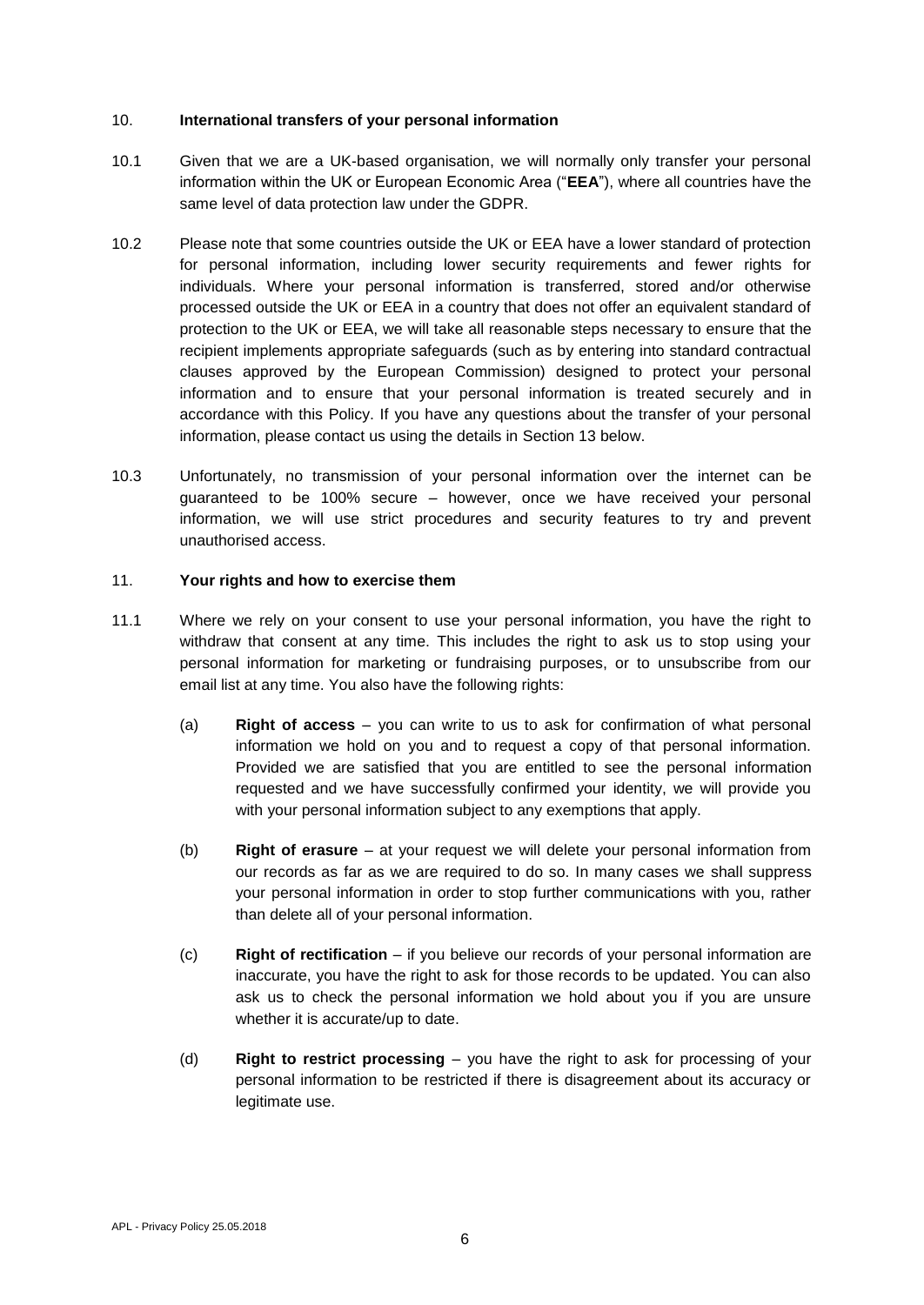- (e) **Right to object** you have the right to object to processing where we are
	- (i) processing your personal information on the basis of the legitimate interests basis;
	- (ii) using your personal information for direct marketing; or
	- (iii) using your information for statistical purposes.
- (f) **Right to data portability** to the extent required by the GDPR, where we are processing your personal information (that you have provided to us) either
	- (i) by relying on your consent; or
	- (ii) because such processing is necessary for the performance of a contract to which you are a party or to take steps at your request prior to entering into a contract, and in either case we are processing your personal information using automated means (i.e. with no human involvement), you may ask us to provide the personal information to you – or another service provider – in a machine-readable format.
- (g) **Rights related to automated decision**-**making** you have the right not to be subject to a decision based solely on automated processing of your personal information which produces legal effects or similarly significantly affects you, unless such a decision:
	- (i) is necessary to enter into/perform a contract between you and us/another organisation;
	- (ii) is authorised by EU or Member State law to which APL is subject (as long as that law offers you sufficient protection); or
	- (iii) is based on your explicit consent.
- 11.2 Please note that some of these rights only apply in limited circumstances. For more information, we suggest that you contact us using the details in Section 13 below.
- 11.3 We encourage you to raise any concerns or complaints you have about the way we use your personal information by contacting us using the details in Section 13 below.
- 11.4 You may further make a complaint to the Information Commissioner's Office [www.ico.org.uk](http://www.ico.org.uk/). For further information on how to exercise this right, please contact us using the details in Section 14 below.

#### <span id="page-6-0"></span>12. **Changes to this Policy**

12.1 We may update this Policy from time to time. We will notify you of significant changes by contacting you directly where reasonably possible for us to do so and by placing a notice of update on our website. This Policy was last updated on 25<sup>th</sup> May 2018.